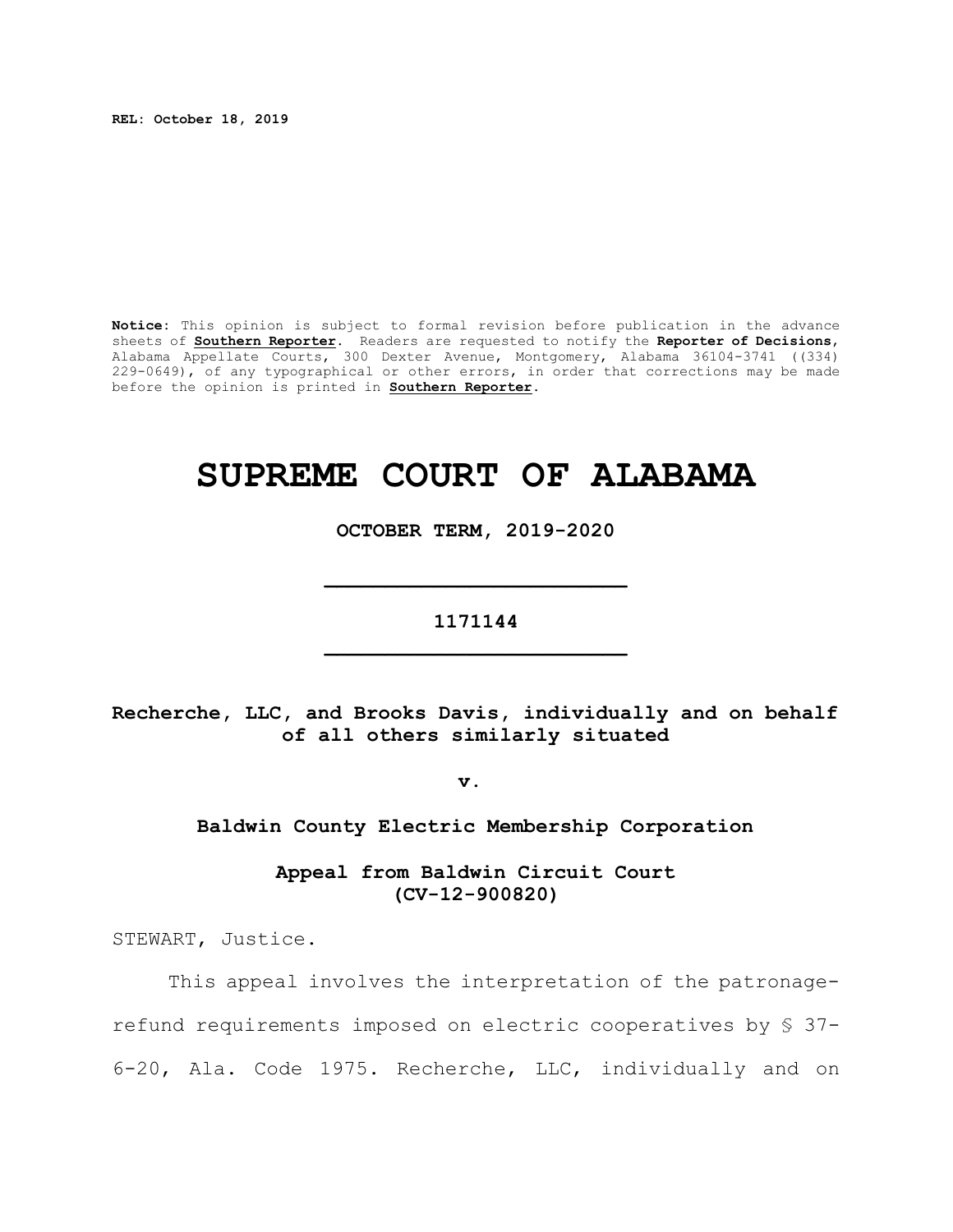behalf of all other current and former members of Baldwin County Electric Membership Corporation ("the members"), filed a class-action complaint in the Baldwin Circuit Court ("the trial court") against Baldwin County Electric Membership Corporation ("Baldwin EMC"), seeking a judgment declaring the rights of the members to a return of "Patronage Capital" or "Capital Credits," which the members assert are "excess revenues" due to be distributed to the members under § 37-6- 20. Brooks Davis subsequently filed a motion to intervene to represent all former members of Baldwin EMC. Recherche and Davis asserted that Baldwin EMC's method of allocating excess revenues to capital accounts violates § 37-6-20. The trial court dismissed the action, and Recherche and Davis appealed. We affirm.

# Facts and Procedural History

The procedural history of the action underlying this appeal is lengthy; accordingly, we will discuss only those facts relevant to the issue of Baldwin EMC's distribution of excess revenues. Recherche, LLC, a domestic limited-liability company located in Baldwin County and a member of Baldwin EMC, initiated the underlying class action against Baldwin EMC in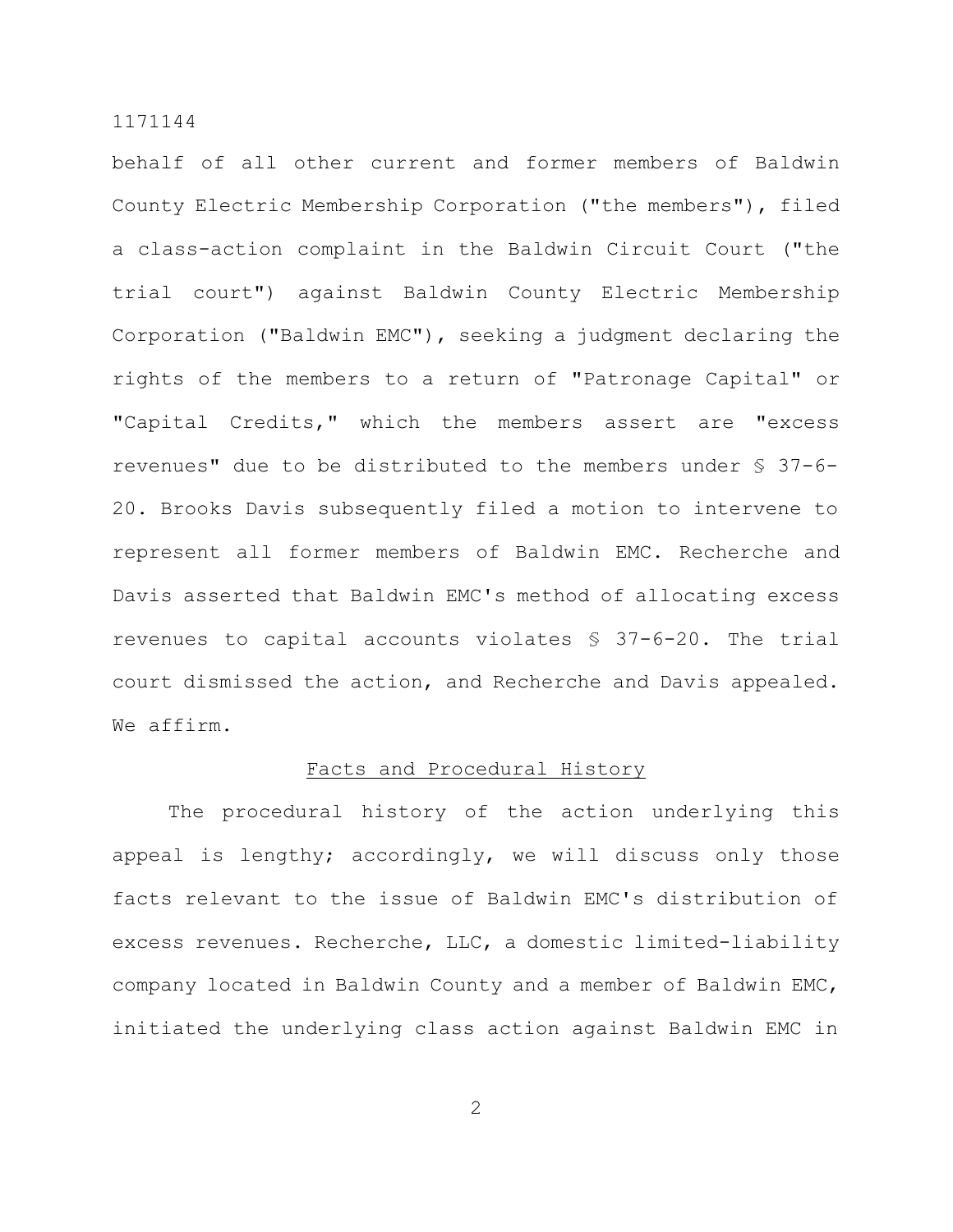June 2012. In May 2014, Davis filed a motion to intervene, which the trial court initially denied. On September 21, 2015, after Davis had appealed that determination, this Court vacated the trial court's order denying intervention and ordered the trial court to allow Davis to intervene. (Case no. 1140057.) Thereafter, Davis filed a class-action complaint in intervention.<sup>1</sup> Baldwin EMC amended its answer numerous times and filed multiple dispositive motions that were denied throughout the course of the underlying proceedings.

On May 3, 2018, Recherche and Davis filed a joint amended complaint to which they attached the Baldwin EMC bylaws. On June 7, 2018, Baldwin EMC filed a motion to dismiss and a supporting brief in which it argued that its method of allocating capital credits to members' capital accounts as provided in its bylaws complied with § 37-6-20 and that the following federal precedent supported the dismissal of the class action: Davis v. Central Alabama Electric Cooperative, No. 15-0131-WS-C, Sept. 8, 2015 (S.D. Ala. 2015)(not selected

<sup>&</sup>lt;sup>1</sup>Baldwin EMC moved to dismiss Davis's intervention complaint, and the trial court denied Baldwin EMC's motion. On March 23, 2016, Baldwin EMC filed a petition for a writ of mandamus that this Court denied by order on June 9, 2016. (Case no. 1150669.)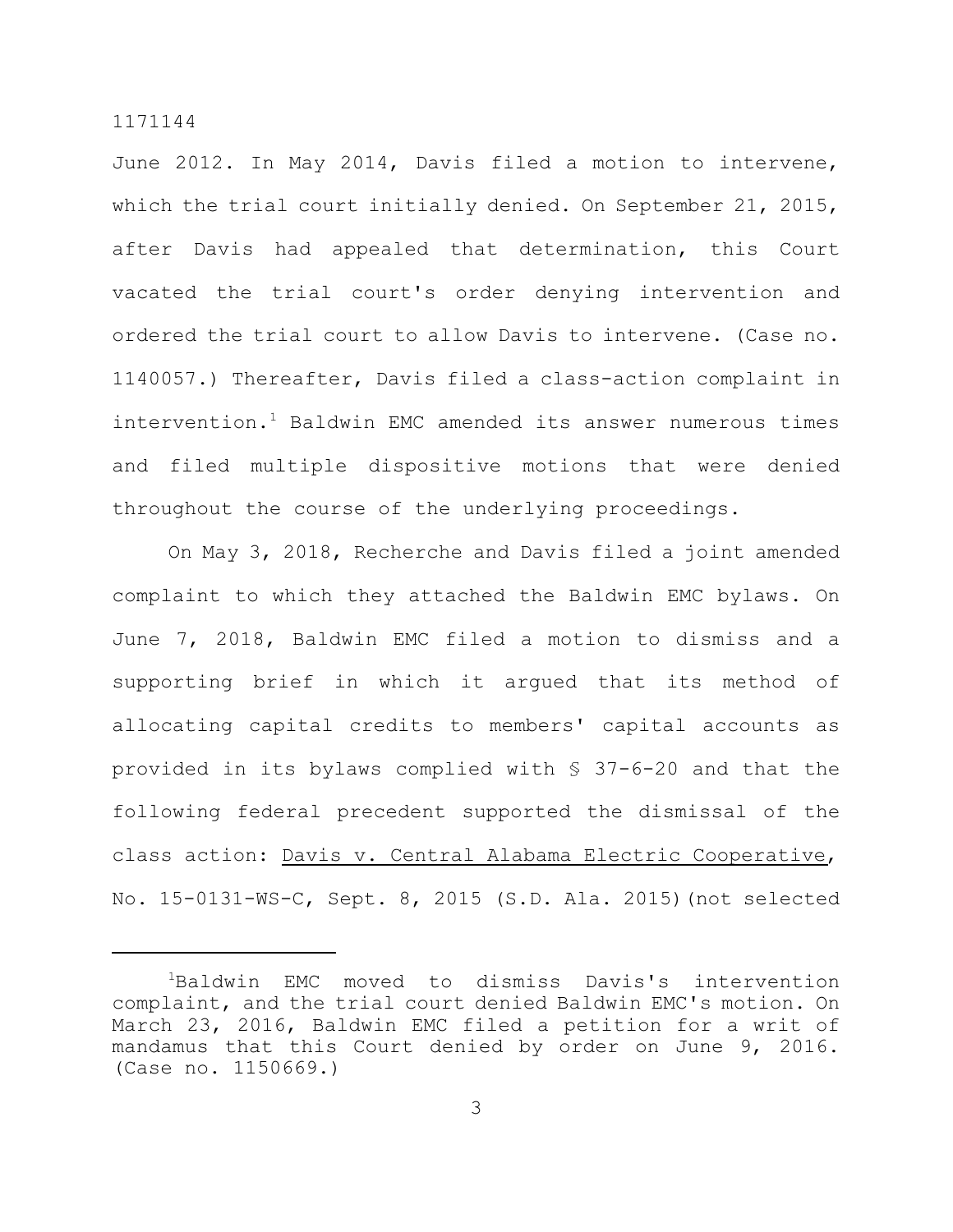for publication in F. Supp.), Caver v. Central Alabama Electric Cooperative, No. 15-0129-WS-C, Sept. 8, 2015 (S.D. Ala. 2015)(not selected for publication in F. Supp.)("Caver I"), and Caver v. Central Alabama Electric Cooperative, 845 F.3d 1135, 1141 (11th Cir. 2017)("Caver II"). Baldwin EMC attached to its motion the Baldwin EMC bylaws and copies of the opinions issued in Davis, Caver I, and Caver II. On July 16, 2018, Recherche and Davis filed a response in opposition to Baldwin EMC's motion. On July 24, 2018, the trial court denied Baldwin EMC's motion to dismiss.

On July 30, 2018, however, the trial court entered the following order withdrawing its July 24, 2018, order and granting Baldwin EMC's motion to dismiss:

"The MOTION TO DISMISS [RECHERCHE AND DAVIS'S] AMENDED COMPLAINT PURSUANT TO RULE 12(B)[, Ala. R. Civ. P.,] is hereby GRANTED based solely upon the Caver arguments asserted by [Baldwin EMC]. The opinion of the Eleventh Circuit Court of Appeals in Caver v. Central Alabama Electric Cooperative, 845 F.3d 1135 (11th Cir. 2017), upheld Rule 12 orders of dismissal by the United States District Court for the Southern District of Alabama. While that opinion is not binding precedent on this Court, it is the only appellate opinion to interpret the subject statute. The Court is convinced that, given the number of identical cases pending in Alabama state courts, the Alabama Supreme Court's consideration of the statute is necessary to ultimately resolve the issue of how electric cooperatives must distribute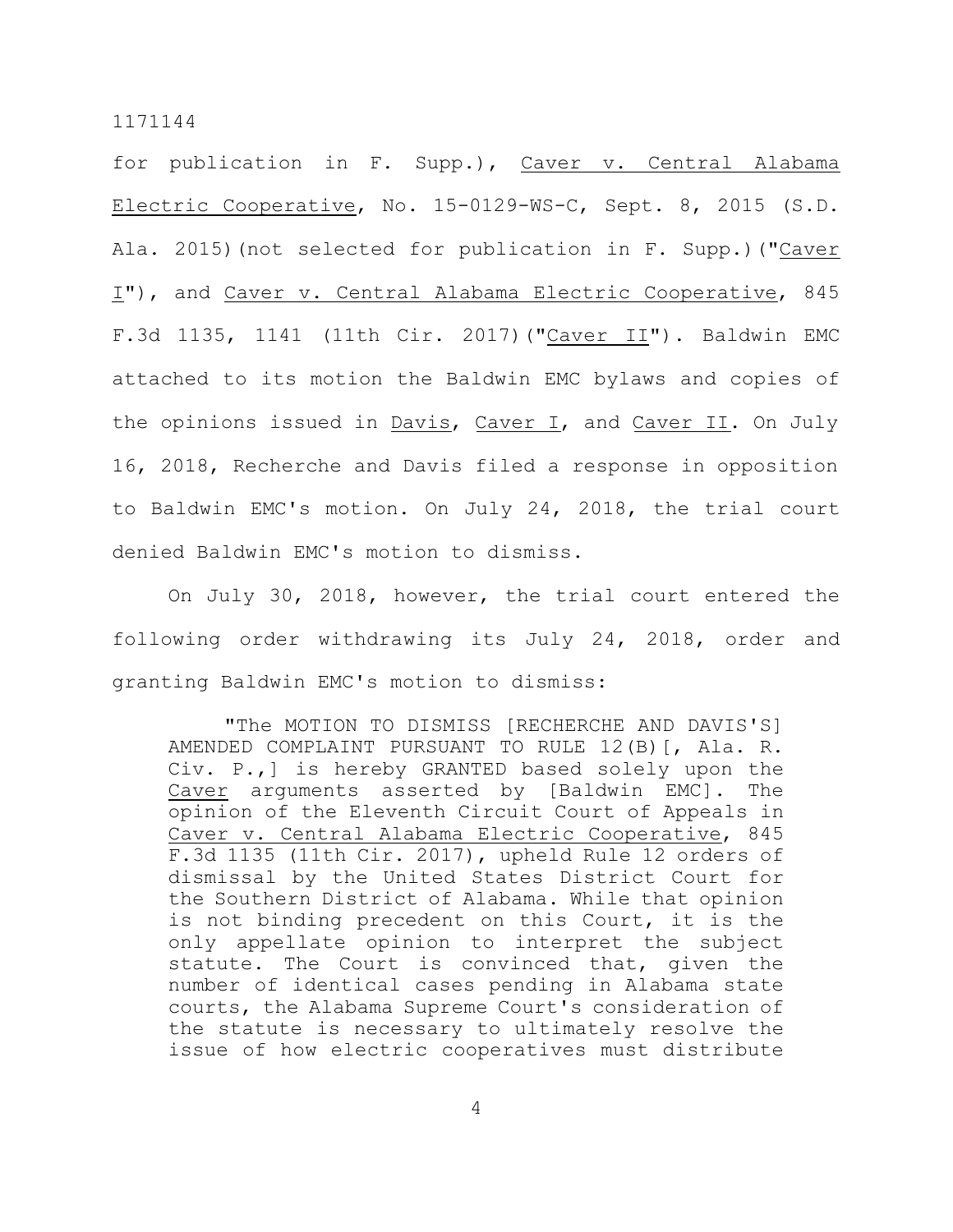excess revenues under the controlling statute. [Recherche and Davis's] appeal of this Order granting [Baldwin EMC's] motion will allow for just that. Accordingly, [RECHERCHE AND DAVIS'S] AMENDED COMPLAINT is hereby DISMISSED WITH PREJUDICE."

(Capitalization in original.) Recherche and Davis timely filed a notice of appeal to this Court.

# Standard of Review

The trial court stated that it based its decision "solely upon" Baldwin EMC's reliance on Caver v. Central Alabama Electric Cooperative, 845 F.3d 1135 (11th Cir. 2017). Although Baldwin EMC attached its bylaws to its motion to dismiss, Recherche and Davis had already submitted a copy of those bylaws as an exhibit to their amended complaint. "Exhibits attached to a pleading become part of the pleading." Ex parte Price, 244 So. 3d 949, 955 (Ala. 2017) (citing Rule 10(c), Ala. R. Civ. P.). Accordingly, because the trial court did not consider evidentiary matters outside the pleadings so as to convert Baldwin EMC's motion to dismiss to a motion for a summary judgment, we apply the standard of review applicable to Rule 12(b)(6), Ala. R. Civ. P., motions.

> "'The appropriate standard of review of a trial court's [ruling on] of a motion to dismiss is whether "when the allegations of the complaint are viewed most strongly in the pleader's favor, it appears that the pleader could prove any set of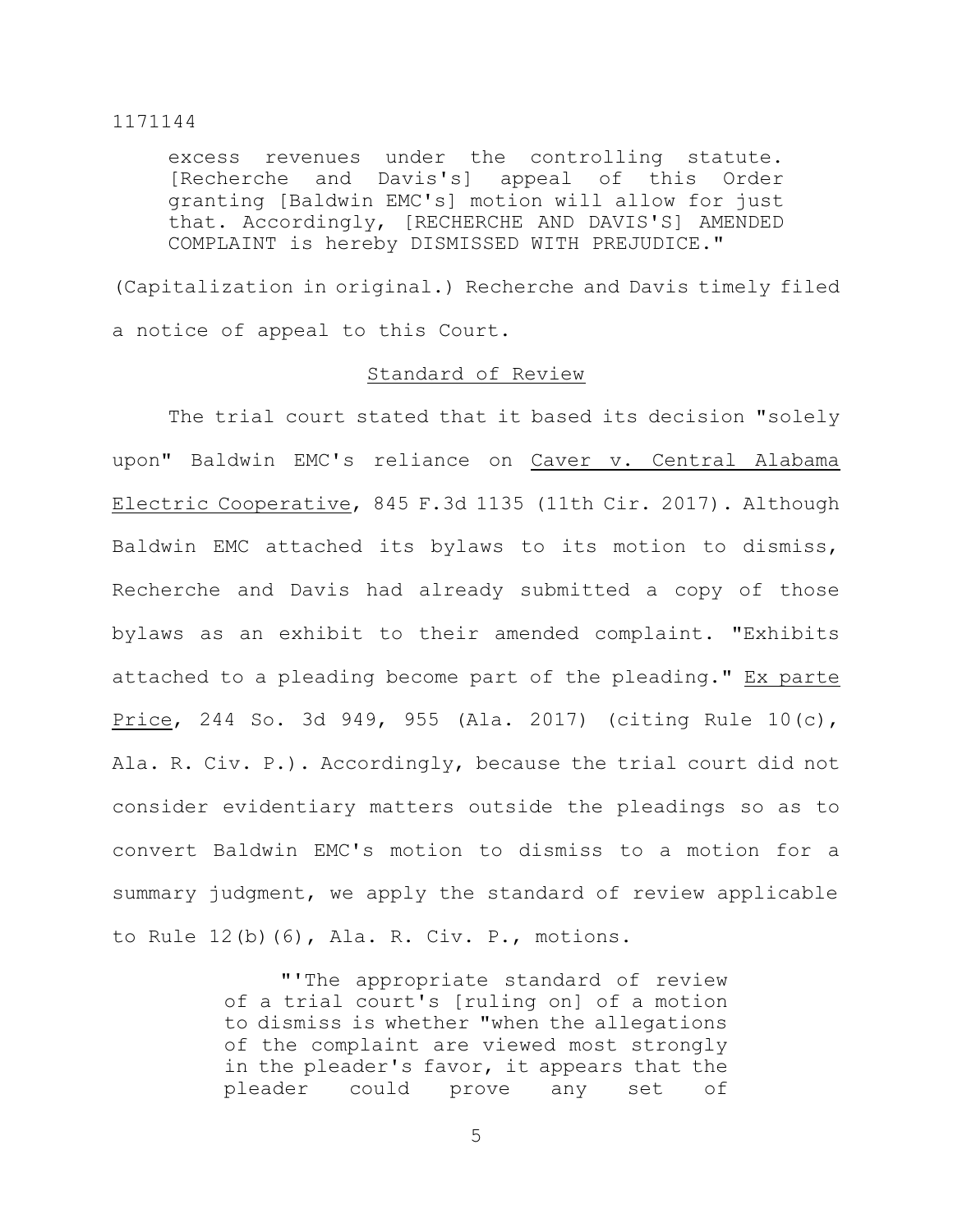circumstances that would entitle [the pleader] to relief." Nance v. Matthews, 622 So. 2d 297, 299 (Ala. 1993); Raley v. Citibanc of Alabama/Andalusia, 474 So. 2d 640, 641 (Ala. 1985). ...'

"Lyons v. River Road Constr., Inc., 858 So. 2d 257, 260 (Ala. 2003)."

Liberty Nat'l Life Ins. Co. v. University of Alabama Health Servs. Found., P.C., 881 So. 2d 1013, 1017 (Ala. 2003).

#### Discussion

The statute at issue  $-5$   $37-6-20$   $-5$  is entitled "Disposition of Excess Revenues" and provides:

"Revenues of a cooperative for any fiscal year in excess of the amount thereof necessary to defray expenses of the cooperative and of the operation and maintenance of its facilities during such fiscal year; to pay interest and principal obligations of the cooperative coming due in such fiscal year; to finance or to provide a reserve for the financing of, the construction or acquisition by the cooperative of additional facilities to the extent determined by the board of trustees; to provide a reasonable reserve for working capital; to provide a reserve for the payment of indebtedness of the cooperative maturing more than one year after the date of the incurrence of such indebtedness in an amount not less than the total of the interest and principal payments in respect thereof required to be made during the next following fiscal year; and to provide a fund for education in cooperation and for the dissemination of information concerning the effective use of electric energy and other services made available by the cooperative shall be distributed by the cooperative to its members as, and in the manner, provided in the bylaws, either as patronage refunds prorated in accordance with the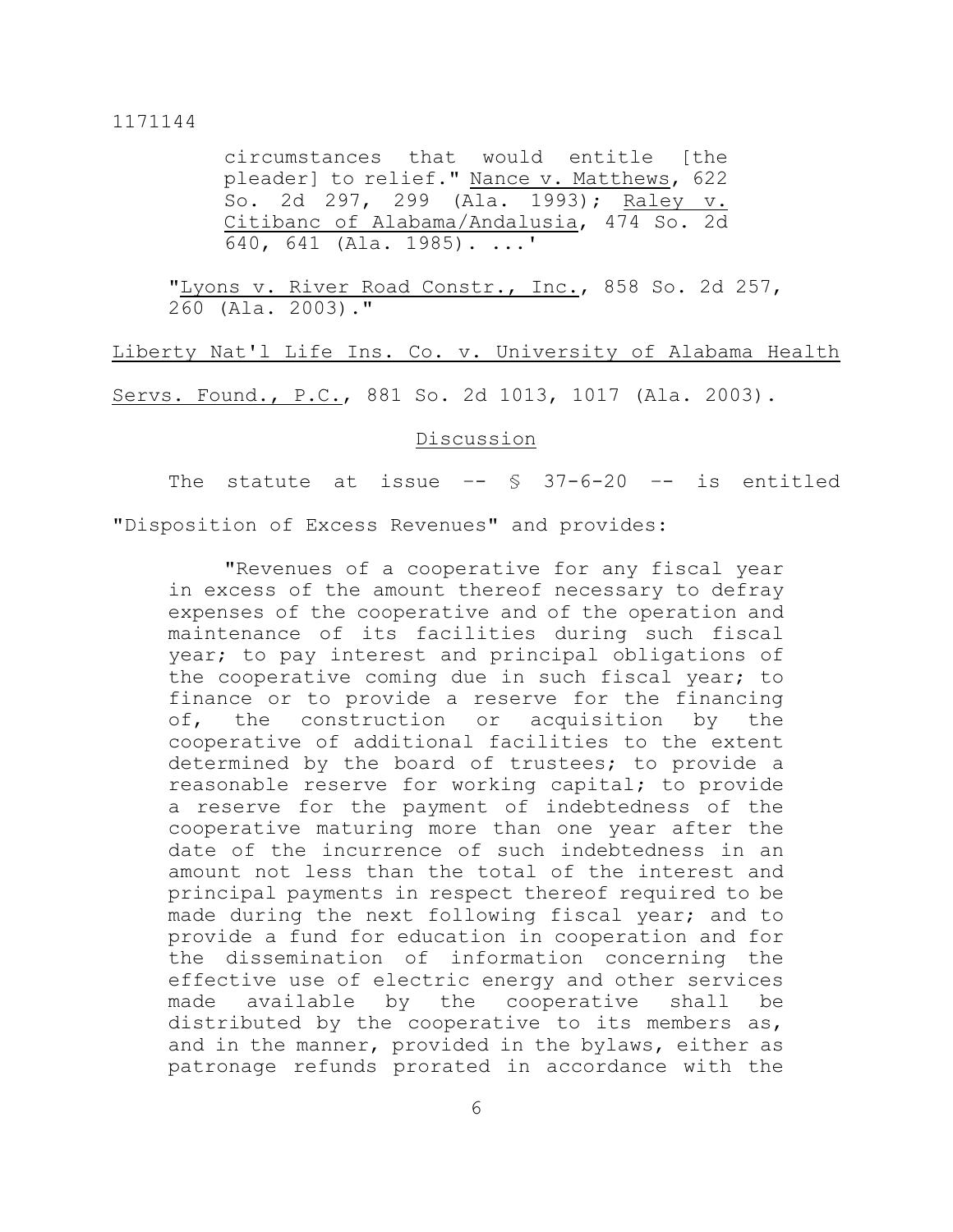patronage of the cooperative by the respective members paid for during such fiscal year or by way of general rate reductions, or by combination of such methods. Nothing contained in this article shall be construed to prohibit the payment by a cooperative of all or any part of its indebtedness prior to the date when the same shall become due."

Recherche and Davis argue that § 37-6-20 requires that Baldwin EMC's "distributions must be in cash or by general rate reductions or a combination of both methods." (Recherche and Davis's brief at 28.) Recherche and Davis argue that the language of § 37-6-20 does not permit Baldwin EMC to allocate excess revenue to capital accounts and later "retire" or pay out those funds, because, they assert, allocation and retirement are not among the exclusive manners of distribution recognized in the statute, which are limited to patronage refunds, rate reductions, or a combination of both methods.

Baldwin EMC first argues that the "patronage capital" it allocates to the members' accounts is different from "excess revenues" under § 37-6-20. Baldwin EMC explains that it calculates the amount distributed to the members' capital accounts by subtracting only the cost of providing power, whereas the "excess revenues" contemplated by § 37-6-20 are the revenues remaining after expending the revenues in the multiple ways envisioned by the statute. Baldwin EMC's method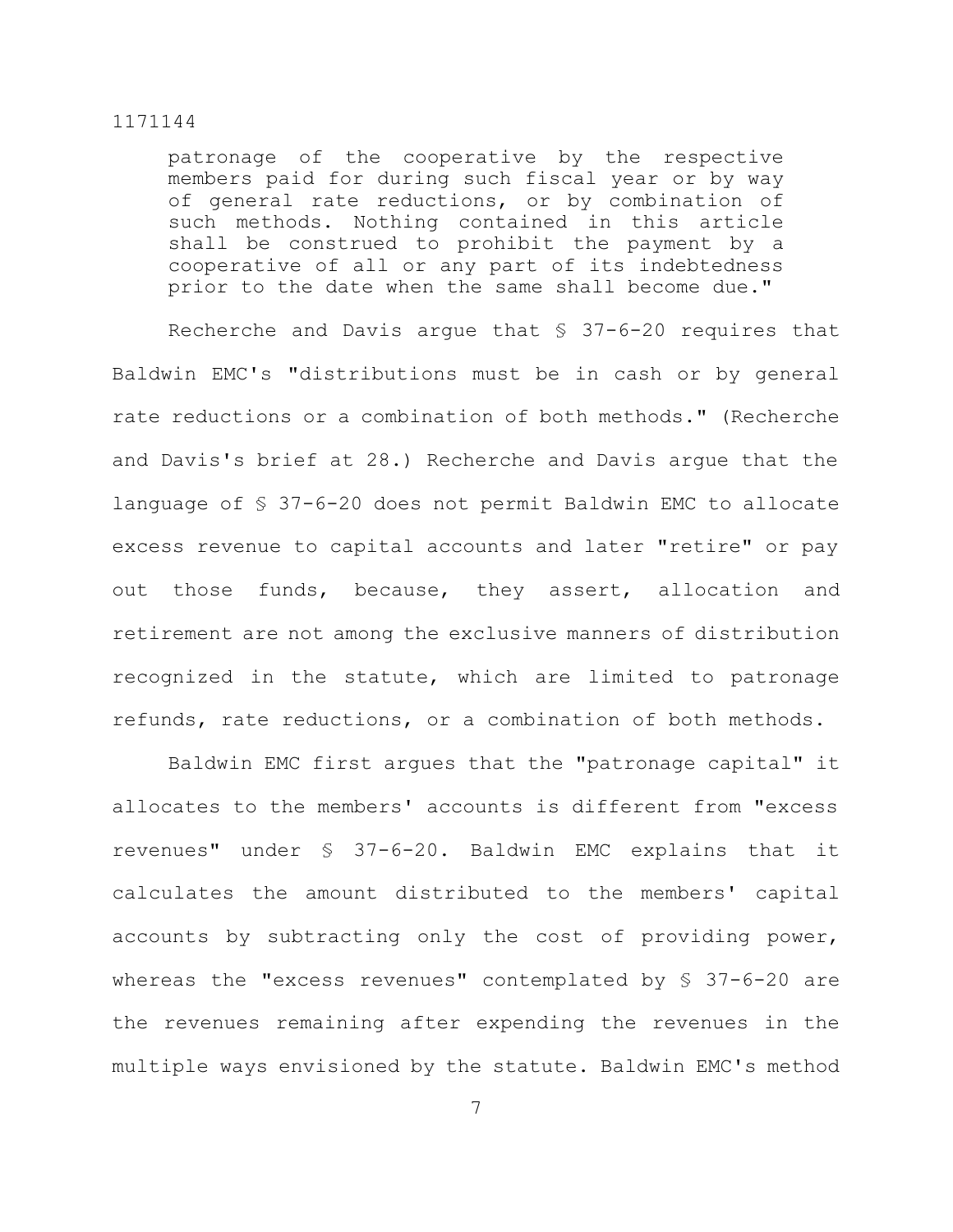of calculation aside, it is undisputed that Baldwin EMC is allocating to the members' capital accounts credits at least equal to any excess revenues. Accordingly, the only question is whether Baldwin EMC's allocation of capital credits to the members' capital accounts each year satisfies the requirement of distributing "patronage refunds" under § 37-6-20.

Recherche and Davis raise the same statutoryinterpretation arguments that were raised by the plaintiffs in the federal district-court cases of Caver I and Davis. In particular, Recherche and Davis argue that, when the language of numerous other states' statutes is compared to the language of § 37-6-20, it is evident that the Alabama Legislature intended to afford a higher level of protection for members of electric cooperatives by bridling the cooperative's discretion as to distribution of patronage refunds. For example, Recherche and Davis argue that Tennessee's statute (§ 65-25- 112, Tenn. Code Ann.) expressly permits a capital-credits method in addition to distributing patronage refunds and general rate reductions, whereas § 37-6-20 does not. We are tasked, however, with interpreting the Alabama statute as it is written, and, as the federal district court succinctly expressed in Caver I: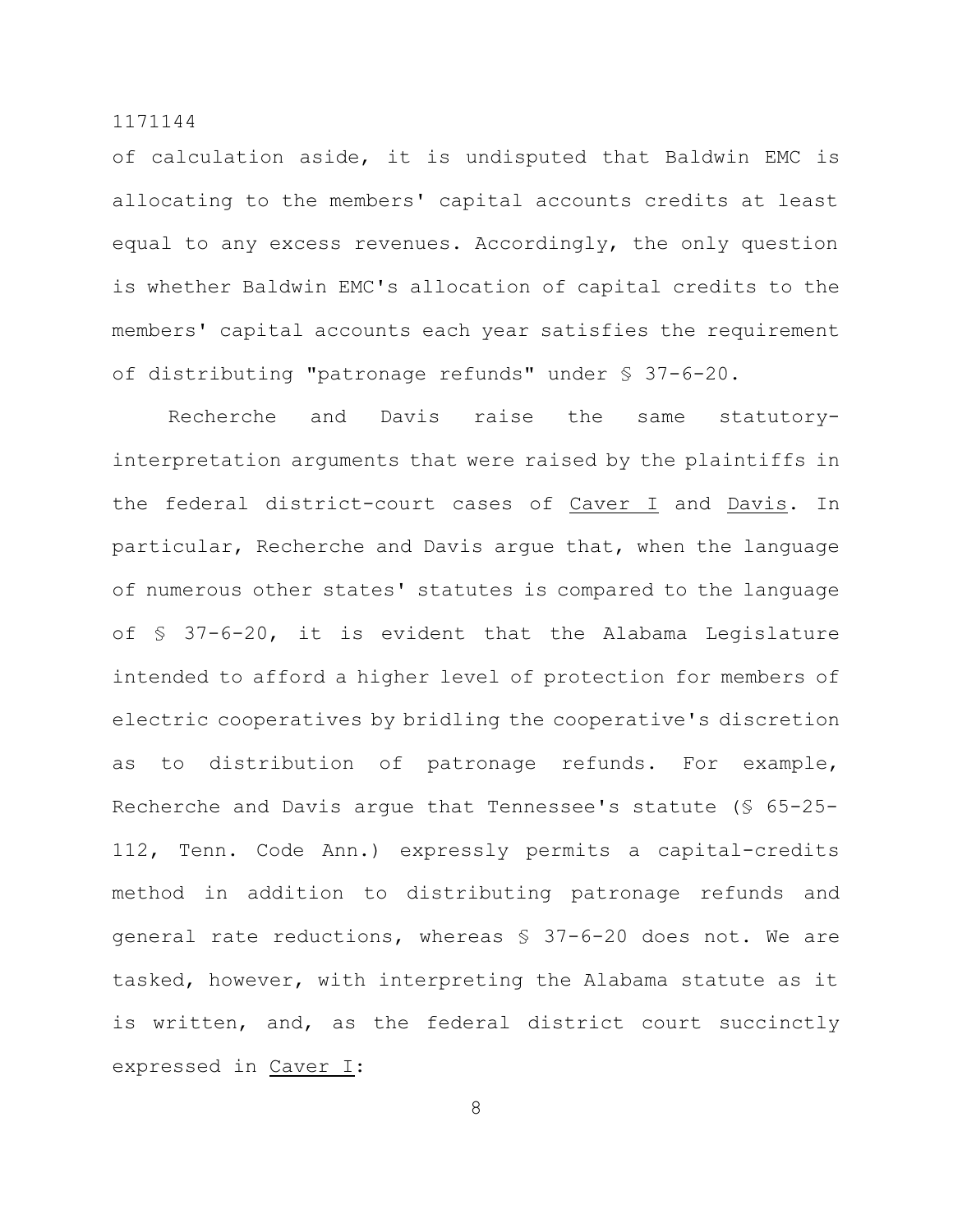"[T]he Tennessee statute went into effect in 1988, whereas the Alabama statute was enacted in 1939. Plaintiffs do not explain how a 1988 Tennessee statute sheds light on the Alabama legislature's intent nearly a half century earlier. More broadly, plaintiffs identify no canon of statutory construction under which a legislature's intent may be gleaned from looking at statutes enacted by some other legislature at some other time, absent any evidence of 'common drafting heritage' beyond counsel's unvarnished say–so."

# Caver I.

Recherche and Davis also rely on the language of § 2-10- 103, Ala. Code 1975, regarding agricultural cooperatives. They assert that § 2-10-103 was drafted four years before § 37-6- 20, that it expressly provided an agricultural cooperative's board of directors "wide-ranging authority" to exercise its discretion in refunding patrons, and that, therefore, the lack of similar language in § 37-6-20 denotes the legislature's intent to restrict the electric cooperatives' discretion. (Recherche and Davis's brief at 37.) Although we agree with Recherche and Davis's assertion that this Court is "required[] to compare statutes addressing 'related subject[s],'" Dunn v. Alabama State Univ. Bd. of Trs., 628 So. 2d 519, 523 (Ala. 1993), overruled on other grounds by Watkins v. Board of Trs. of Alabama State Univ., 703 So. 2d 335 (Ala. 1997), the two statutes are different. Section 2-10-103 addresses "patronage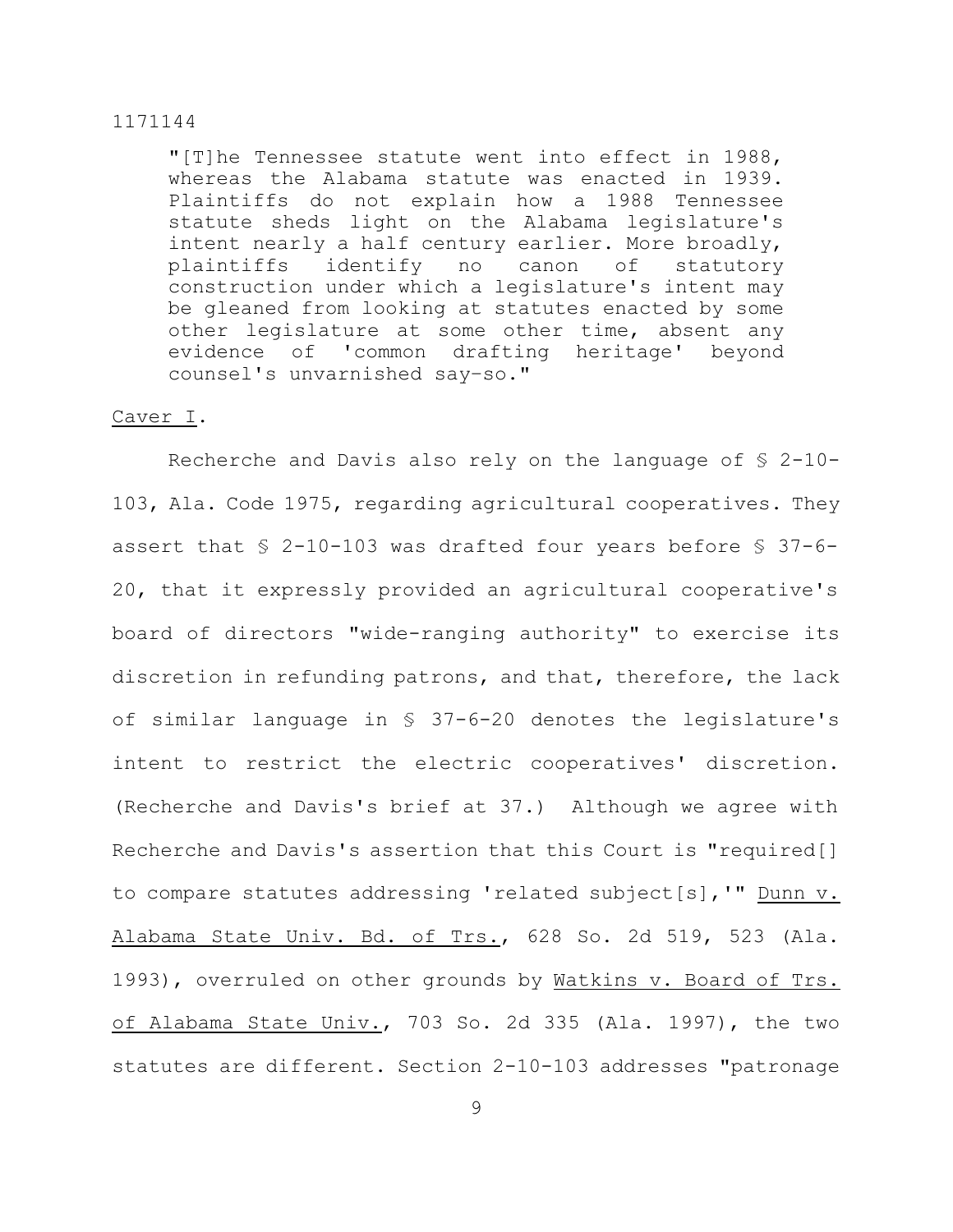dividends" rather than "patronage refunds," and it does not contemplate general rate reductions. Furthermore, as the federal district court explained when confronted with this argument:

"[T]he agricultural cooperative statute does not provide the stark contrast that plaintiffs ascribe to it; rather, plaintiffs are comparing apples to oranges. Nothing in § 2–10–103 would support a reasonable inference that the Alabama legislature intended § 37–6–20 to mandate cash payouts. Much like in § 2–10–103, an Alabama statute governing electric cooperatives authorizes them '[t]o do and perform any and all other acts and things and to have and exercise any and all other powers which may be necessary, convenient or appropriate to accomplish the purposes for which the cooperative is organized,' Ala. Code  $[1975, ]$  § 37-6-3(23), which is surely broad enough to include the issuance of patronage credits in members' capital accounts."

### Caver I.

Recherche and Davis also assert that, even if the statute is not construed in their favor, Baldwin EMC breached its contractual obligations as contained in its bylaws. Recherche and Davis base their breach-of-contract claim on their assertion that the statute becomes part of the "contractual bylaws" and that Baldwin EMC has breached those contractual bylaws by allocating credits to the members' capital accounts rather than distributing patronage refunds in the form of cash or rate reductions.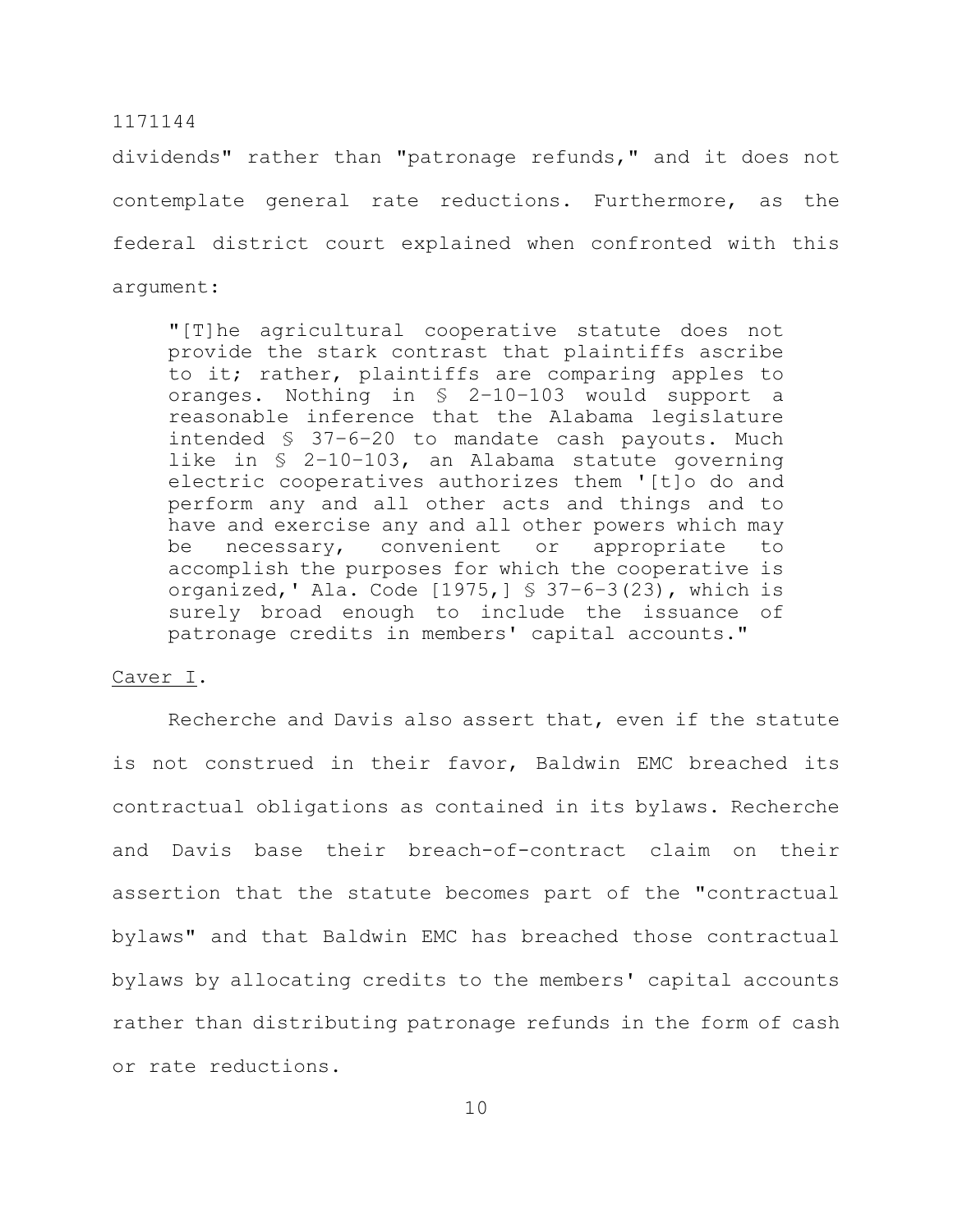In dismissing the action below, the trial court expressly relied upon Caver II. In Caver II, Caver and other members of Central Alabama Electric Cooperative ("CAEC") brought a class action against CAEC in which they alleged that CAEC had violated § 37-6-20 and its own bylaws by not paying out its excess revenues in cash to its members annually. CAEC removed the case to federal court under 28 U.S.C.  $\frac{1442}{a}(1)$ . Although CAEC did not actually make cash distributions for many years, CAEC distributed patronage refunds to its members' capital accounts with CAEC. The federal district court granted CAEC's motion to dismiss the action against it, finding that CAEC's distribution method of crediting each members' capital account when the revenues exceeded its operating costs was compliant with § 37-6-20. Caver appealed to the United States Court of Appeals for the 11th Circuit. The 11th Circuit Court of Appeals conducted the following thorough analysis of the issue that is presently before this Court:

"On appeal, as she did in the district court, Caver argues that CAEC must annually distribute 'patronage refunds' in the form of an annual cash payment to its members. Caver contends that CAEC's allocation of 'credits' to members' capital accounts does not constitute a refund because CAEC's members cannot access the credits. Caver describes § 37–6–20 as having a 'plain statutory requirement that excess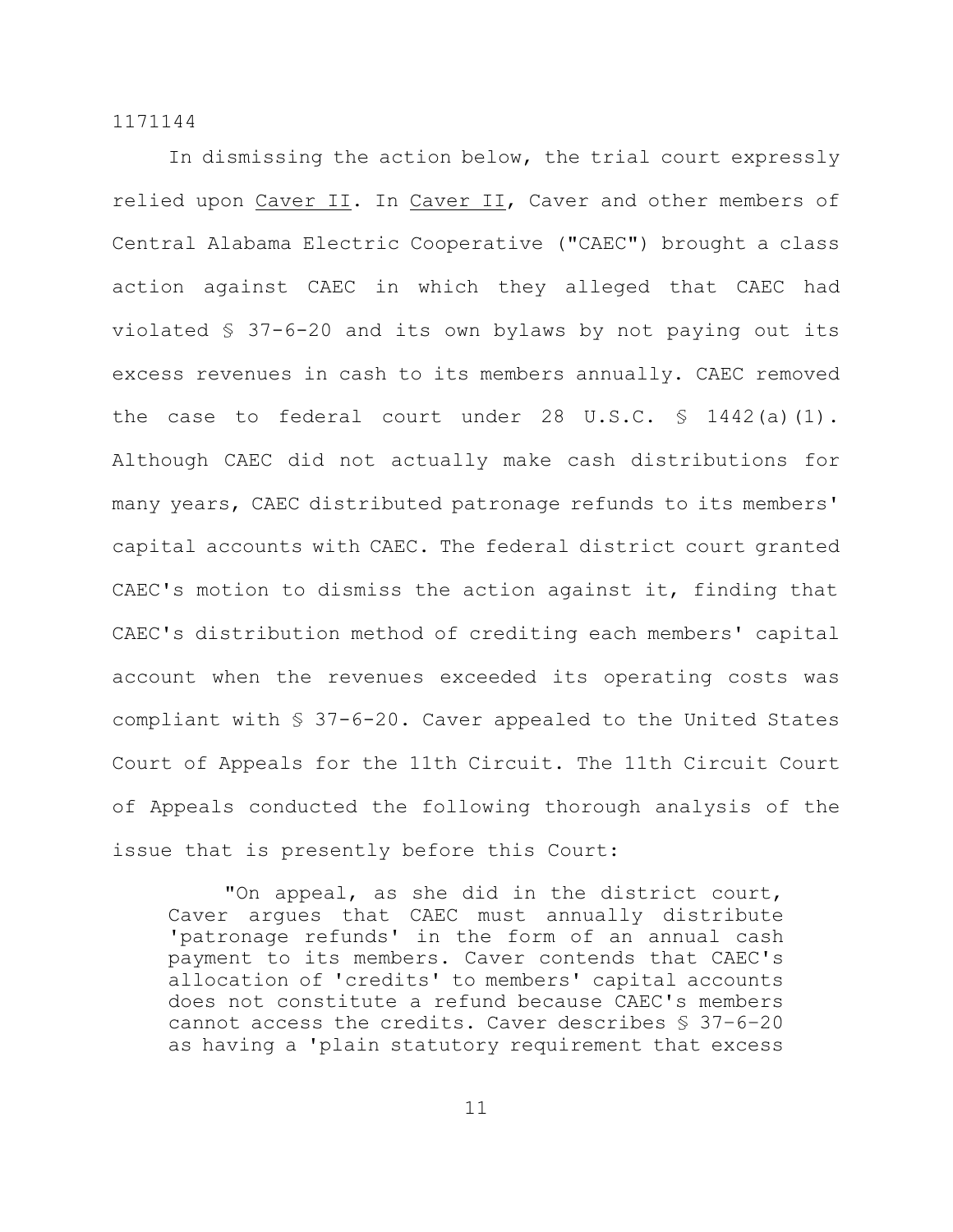revenue be distributed through refund or rate reduction, not "crediting" and withholding.'

"Section 37–6–20 does not speak with the clarity that Caver wishes, and nowhere does that section require a cash payment, much less an annual one. Indeed, the statute does not even define the term 'patronage refund' or the word 'distributed.' Rather, the statute states plainly that the manner of distribution, whether by patronage refund or rate reduction, 'shall' be done 'as, and in the manner, provided in the bylaws.' CAEC's bylaws provide such an express manner for distribution. In the bylaws, CAEC treats its excess revenues as furnished by the patrons to CAEC and credits each patron's capital account for their proportional share of the excess revenues. Those credits are later retired as directed by CAEC's Board of Trustees. CAEC's bylaws thus use capital account credits as the manner for distributing patronage refunds.

"Telling too, the relevant portion of the statute does not use the words 'cash' or 'pay.' Nor does the statute expressly forbid CAEC from using methods other than a cash payment to make the required distributions. Other clauses in § 37–6–20 indicate when CAEC must 'pay' something rather than 'finance' or 'provide' for a fund or a reserve. § 37–6–20. For patronage refunds, the statute only says that the excess revenues shall be distributed 'as, and in the manner, provided in the bylaws.' Id. Nothing in the statute imposes the specific requirement that all patronage refunds be made in a cash manner. Caver offers no persuasive reasoning, such as a statutory, textual basis, for why a refund or distribution must be in a cash payment as opposed to a capital account credit. Instead, the statute allows each rural electric cooperative's bylaws to specify the 'manner' in which the cooperative makes distributions through patronage refunds, in effect giving each rural electric cooperative a measure of discretion in carrying out the statutory directives.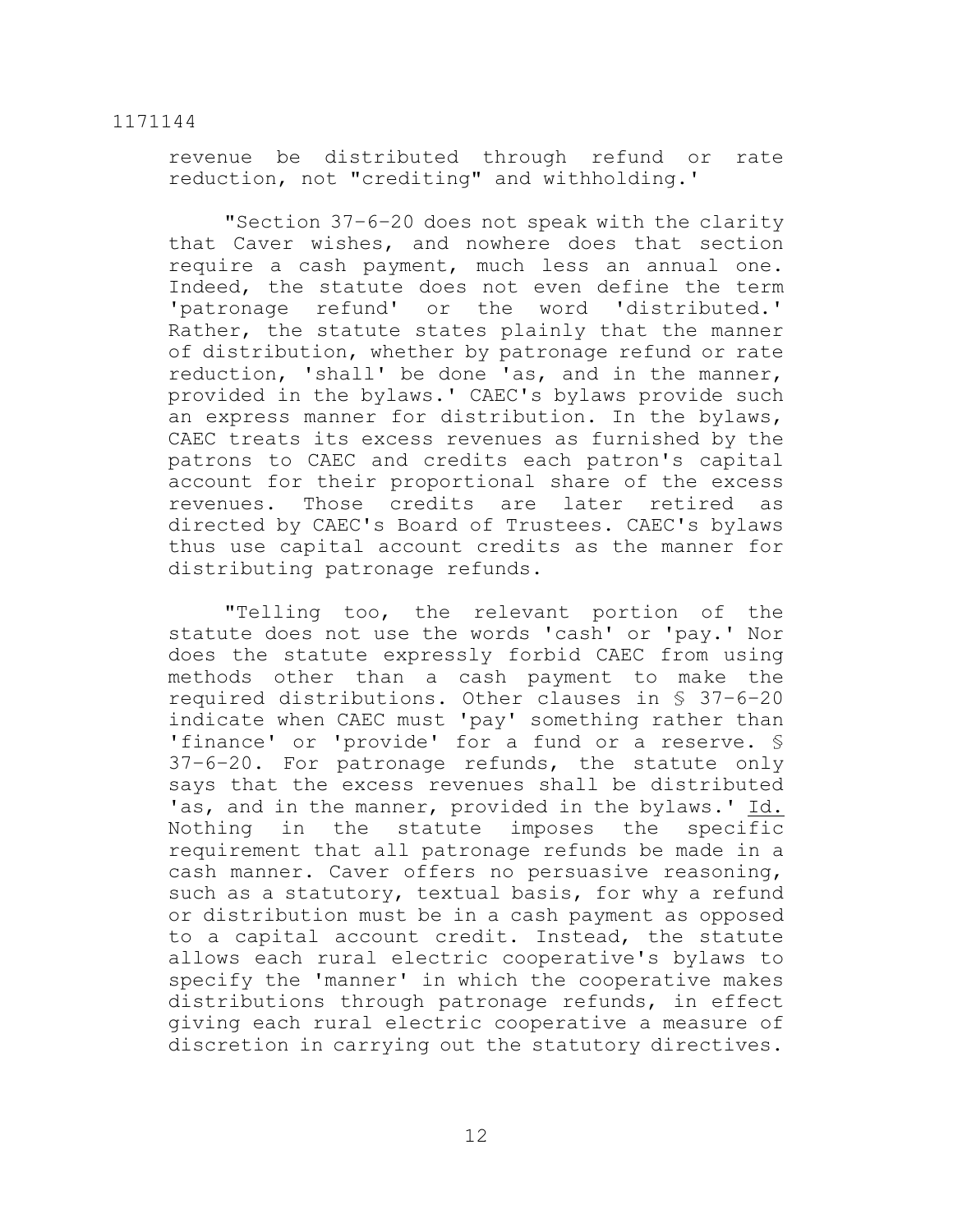"The reasoning of at least two Alabama appellate decisions, though both are tax cases and the reasoning is dicta, support a rejection of Caver's reading of § 37–6–20. In the first case, the Alabama appellate court thoroughly reviewed § 37–6–20 and a rural electric cooperative's system of making refunds to patrons through capital account credits and approved the use of those credits, which created 'an obligation to the member against the assets of the cooperative.' State v. Pea River Elec. Coop., 434 So. 2d 785, 786 (Ala. Civ. App. 1983). In a subsequent tax case decided over a decade later, the Alabama appellate court, relying in large part on Pea River, again thoroughly examined § 37–6–20 and the use of capital account credits for refunds and found that § 37–6–20 'mandates that a cooperative return any excess advances to its members and allows those returns to be made in the form of patronage credits.' State Dep't of Revenue v. Mon–Cre Tel. Coop., Inc., 702 So. 2d 179, 182 (Ala. Civ. App. 1997). While these cases did not involve direct challenges to the use of capital account credits (as opposed to cash payments), their reasoning lends credence to CAEC's position in this case. Both Alabama appellate decisions, dating back to 1983, approved the use of capital account credits to distribute patronage refunds.

"Based on the foregoing Alabama law, we must reject Caver's claims that CAEC must distribute patronage refunds only in the form of annual cash payments. Caver's argument assumes, without support, that a refund must be paid in cash. Section 37–6–20 contains no such cash payout requirement. While § 37–6–20 requires that excess revenues be distributed, Caver's claims ignore how § 37–6–20 provides that the manner of distribution of patronage refunds is determined by a cooperative's bylaws. To be clear, our narrow holding here is that § 37–6–20 does not require CAEC to distribute patronage refunds only in a cash payment manner. Caver's complaint therefore fails to state a viable claim because cash payments are not required by the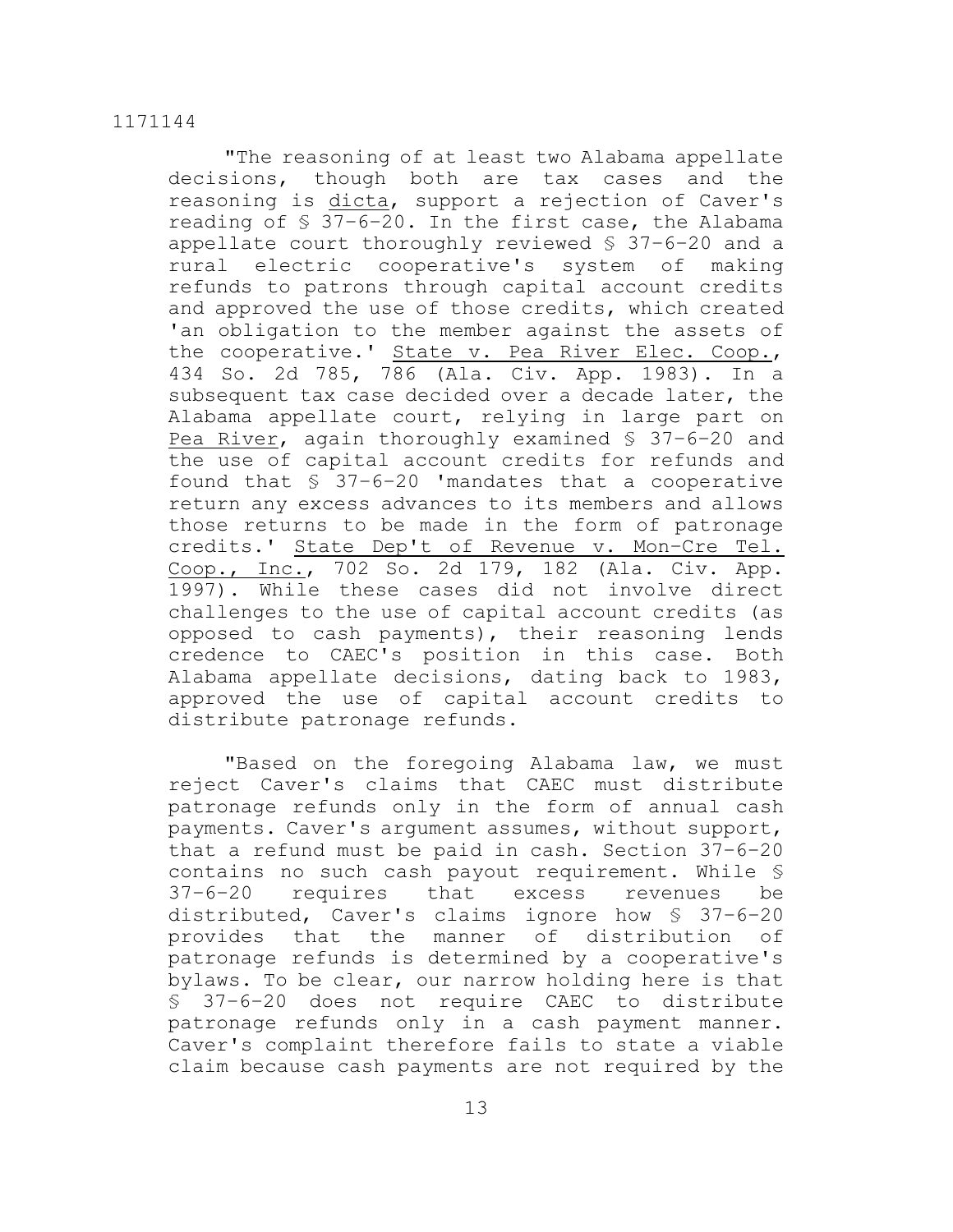statute, and therefore there is no statutory violation, no breach of contract, and no basis for injunctive relief."

Caver II, 845 F.3d at 1147-48 (footnotes omitted).

Recherche and Davis assert that the narrow holding in Caver II "is that § 37-6-20 does not require [an electric cooperative] to distribute patronage refunds only in a cash payment manner." 845 F.3d at 1147. Although that statement is contained in Caver II, the Caver II court also recognized that "§ 37–6–20 provides that the manner of distribution of patronage refunds is determined by a cooperative's bylaws." 845 F.3d at 1148. Recherche and Davis distinguish Caver II by asserting that they are not claiming that § 37-6-20 requires only cash payments; instead, they are claiming that Baldwin EMC is failing to distribute either direct patronage refunds or general rate reductions. Regardless of how Recherche and Davis attempt to frame their argument on appeal, as explained herein, the only issue in dispute is whether Baldwin EMC's allocation of equity to the members' capital accounts constitutes a permissible method of distributing patronage refunds under § 37-6-20.

"'Words used in a statute must be given their natural, plain, ordinary, and commonly understood meaning, and where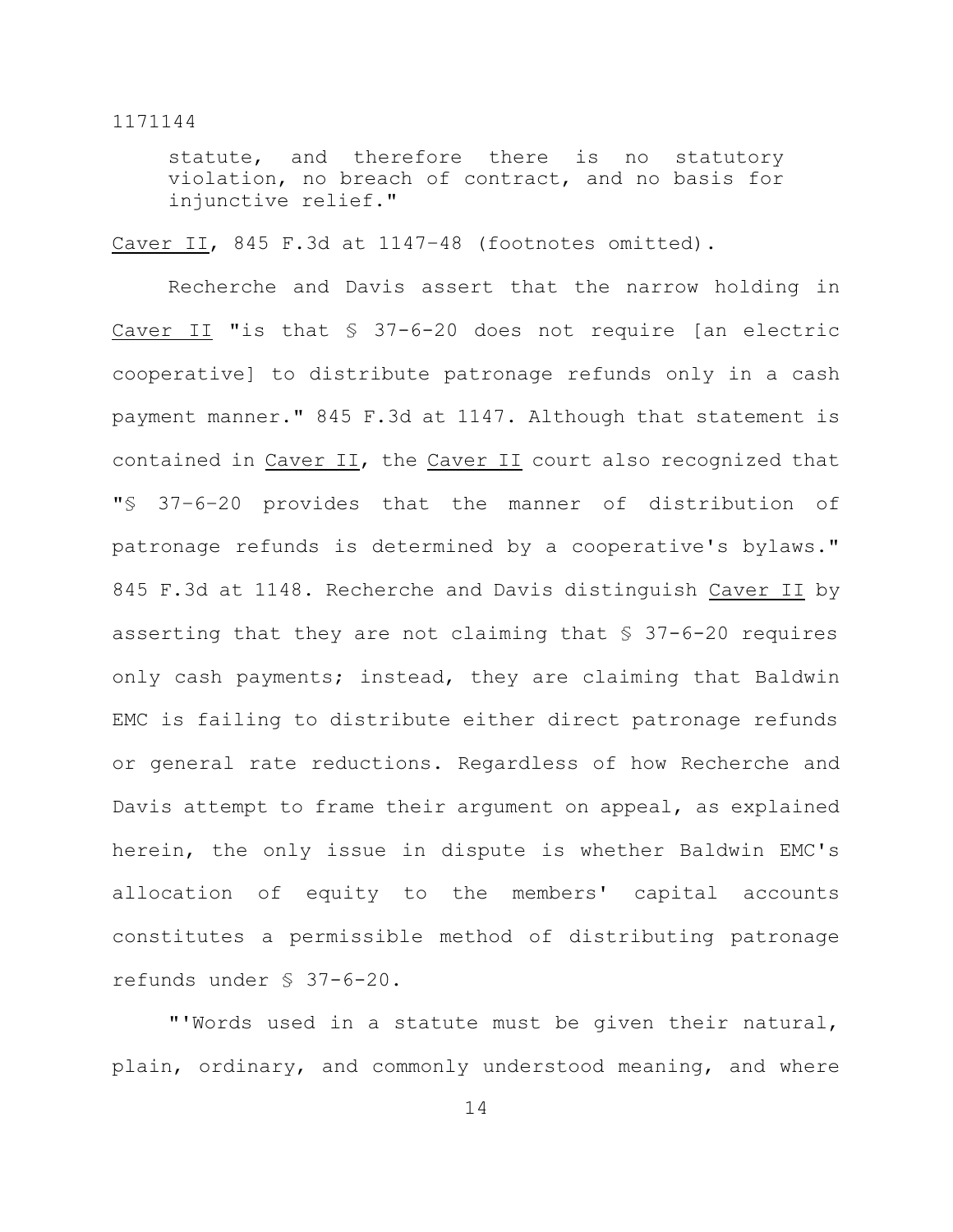plain language is used a court is bound to interpret that language to mean exactly what it says.'" Blue Cross & Blue Shield of Alabama, Inc. v. Nielsen, 714 So. 2d 293, 296 (Ala. 1998) (quoting IMED Corp. v. Systems Eng'g Assocs. Corp., 602 So. 2d 344, 346 (Ala. 1992)). Section 37-6-20 requires that an electric cooperative's excess revenues each fiscal year that are not used for the numerous purposes permitted within the statute "shall be distributed" to the cooperative's members "either as patronage refunds ... or by way of general rate reductions, or by combination of such methods." The plain language of the statute does not require a cash payment to members. "Distribution" is defined as "[t]he act or process of apportioning or giving out." Black's Law Dictionary 597 (11th ed. 2019). Likewise, although "'patronage refund' is not defined in the statute, ... the plain ordinary meaning of a 'refund' encompasses concepts of distribution by either cash or credit." Davis. Furthermore, § 37-6-20 provides that the distribution of patronage refunds is to occur in the manner as "provided in the bylaws." Baldwin EMC's bylaws provide, among other things: "[Baldwin EMC] is obligated to pay by credits to a capital account for each patron all such amounts in excess of operating costs and expenses." Article VII, § 2. Baldwin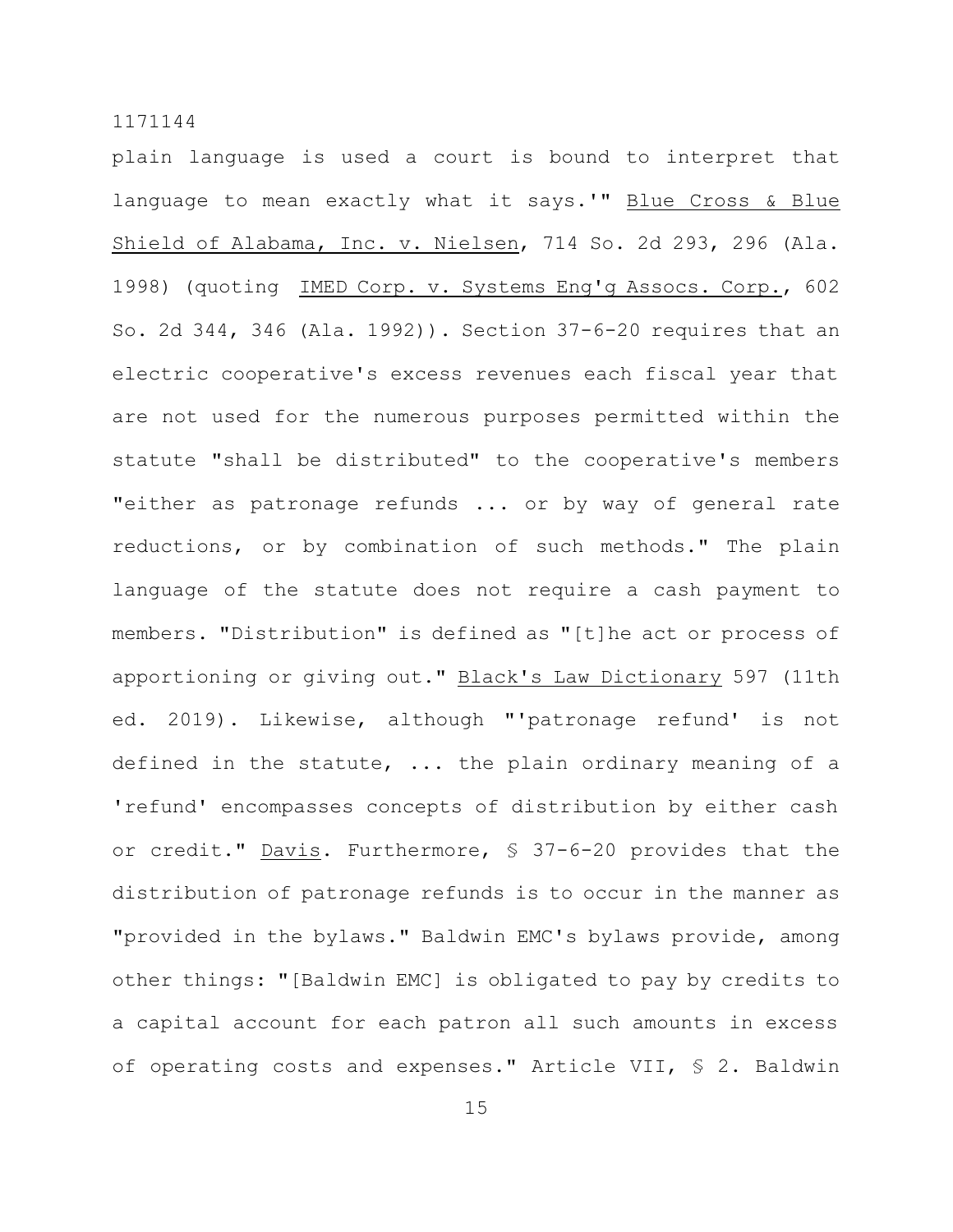EMC's undisputed apportionment of equity to capital accounts qualifies as distributing patronage refunds under § 37-6-20.

Although we are not bound by Caver II, we agree with the reasoning of the 11th Circuit Court of Appeals, its reliance on State v. Pea River Electric Cooperative, 434 So. 2d 785, 786 (Ala. Civ. App. 1983), and State Department of Revenue v. Mon-Cre Telephone Cooperative, Inc., 702 So. 2d 179, 182 (Ala. Civ. App. 1997), and its interpretation of  $$37-6-20.^2$  Because it is undisputed that Baldwin EMC is distributing excess revenues to the members' capital accounts and because Baldwin EMC's method of distribution does not contravene § 37-6-20, Recherche and Davis's complaint fails to state a claim upon which relief could be granted. Furthermore, because the provisions in Baldwin EMC's bylaws for the distribution of excess revenue to the members is in compliance with  $\S$  37-6-20, Recherche and Davis's argument that Baldwin EMC has breached

<sup>&</sup>lt;sup>2</sup>See, e.g., Rice v. Alabama Surface Mining Comm'n, 555 So. 2d 1079, 1081 (Ala. Civ. App. 1989)(citing Assured Investors Life Ins. Co. v. National Union Assocs., Inc., 362 So. 2d 228 (Ala. 1978), and Best v. State Dep't of Revenue, 417 So. 2d 197 (Ala. Civ. App. 1981))("This court has often stated that federal case law construing federal statutes upon which Alabama statutes were patterned will be given great weight as persuasive authority in determining construction of a state statute.").